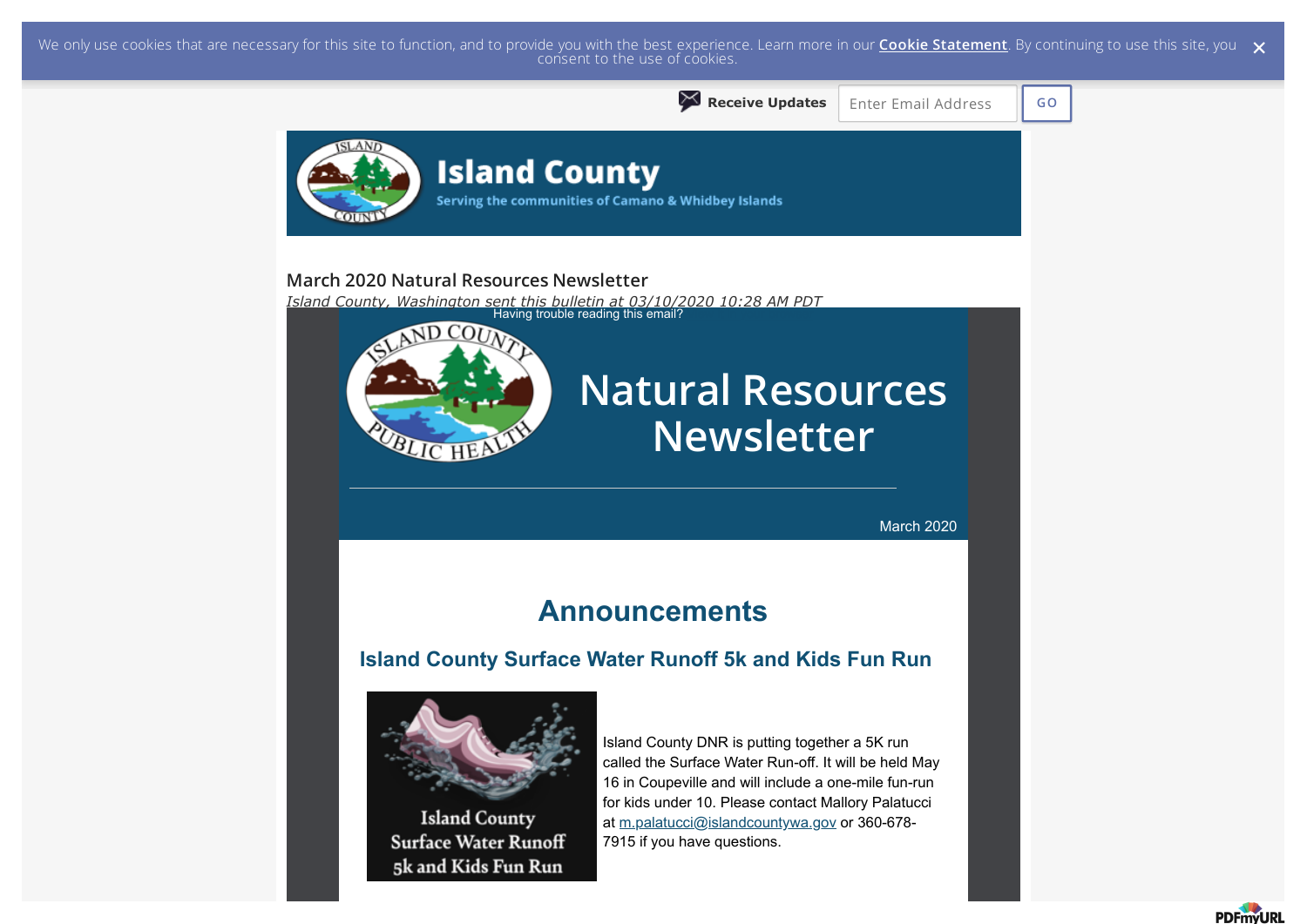### **Funding Opportunities**

The Washington Department of Ecology is currently soliciting proposals for National Coastal Wetlands Conservation grants. Contact Ecology now with pre-proposals.

The Estuary and Salmon Restoration Program (ESRP) is has announced their Request for Project Proposals for Puget Sound nearshore ecosystem restoration and protection projects. They are hosting a webinar on March 24 from 11am-12:30 pm. Pre-proposals are due in PRISM on April 1.

The National Fish and Wildlife Foundation has announced the National Coastal Resilience Fund Request for Proposals for 2020. Register for the pre-proposal webinar on Thursday, March 12 from 12pm-1pm. Pre-proposals are due April 8th!

The National Fish Habitat Partnership has announced a new Small Grants Program for 2020, thanks to a \$50,000 contribution from Bass Pro Shops. All 20 Fish Habitat Partnerships under the National Fish Habitat Partnership are eligible to apply. Submit a project application to Ryan Roberts at rroberts@fishwildlife.org by 5pm on April 16.

Check out this tool from Washington Fund Directory! It's a one-stop funding directory for local governments looking for state funding.

Puget Sound Info has a list of funding sources for Puget Sound recovery activities.

### **Programmatic Updates**

#### **Island Local Integrating Organization (ILIO)**

The next ILIO Technical Committee meeting will be held Tuesday, March 10 from 1pm-3pm at the Island County Natural Resources office, 504 Haller Street, Coupeville.

The Puget Sound Partnership staff will give a presentation on the 2019 State of the Sound report at the next ILIO Executive Committee meeting on Wednesday, March 25 from 10am-11am in the Commissioners' Hearing Room, 1 NE 6<sup>th</sup> Street, Courthouse Annex Building, Room B-102, Coupeville.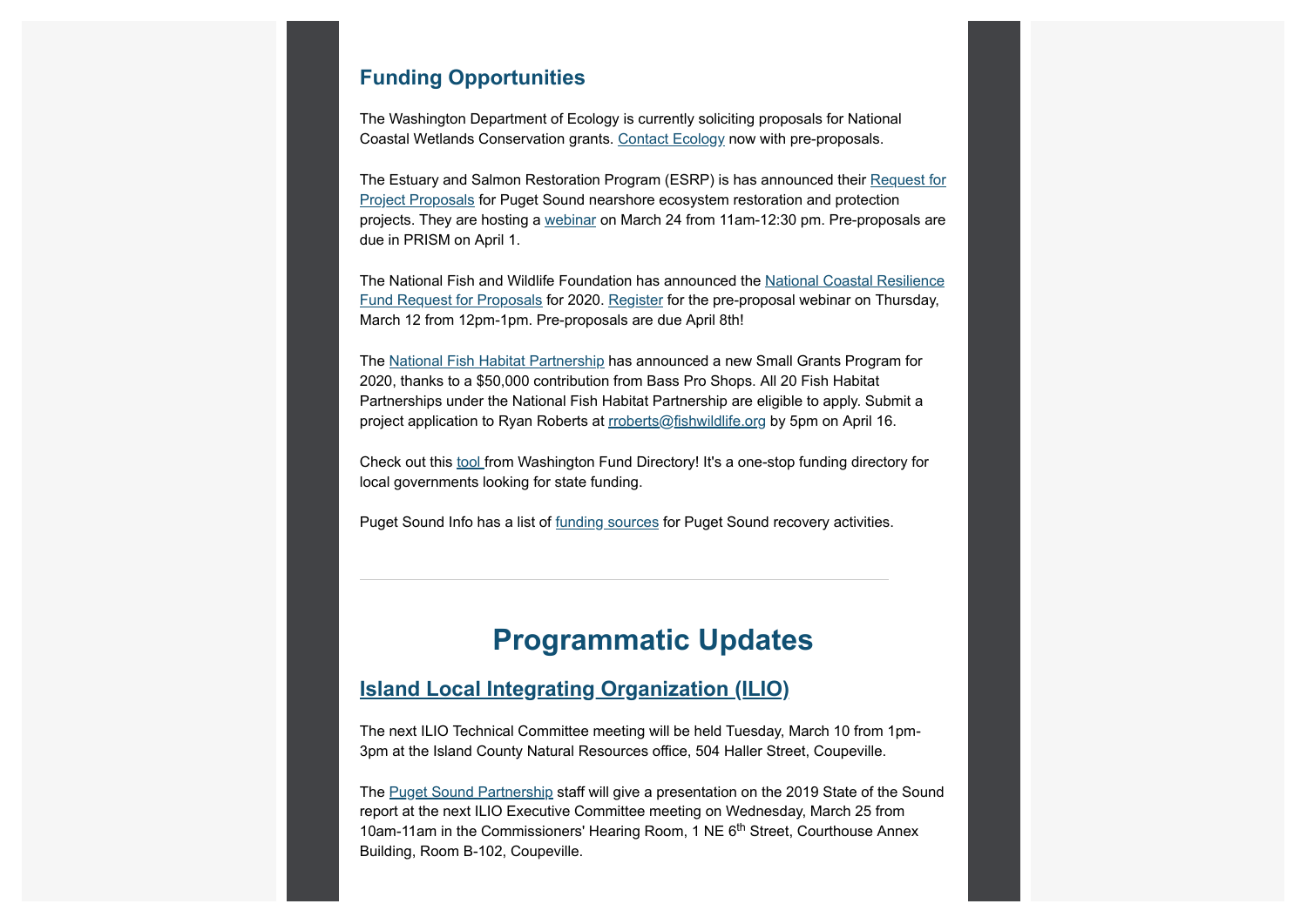The EPA is increasing the LIO capacity grants by \$50,000 per year to support an enhanced role in local/regional collaboration for ecosystem recovery planning in Puget Sound.

The Stormwater Strategic Implementation Lead (SIL), in conjunction with its Advisory Team (SIAT), is hosting a workshop on April 29 for rural jurisdictions. It's designed to produce detailed strategies for stormwater management needs (what, who, where, when, how and why). The workshop will address planning, staffing, access to needed tools and research, and the unique conditions that face our communities. If you are interested in attending, please contact Lori Clark at l.clark@islandcountywa.gov or 360-679-7352.

ILIO Technical Committee members attended a Structured Decision-Making/DASEES Workshop on Thursday, February 20. DASEES is a structured risk-based and decision focused tool for understanding and addressing complicated decisions involving environmental, economic, and social issues.

Be sure to check ILIO's website for upcoming meeting agendas and minutes!

#### **Marine Resources Committee (MRC)**

The MRC and **Island Transit** have teamed up to host a Rain Garden Tour on Friday, April 3, starting at Greenbank Farm. Celebrate Earth and Ocean Month by visiting rain gardens with experts from the MRC. Learn about Low Impact Development strategies to naturally filter storm water pollutants. Seats fill up fast, so RSVP or get a detailed route and itinerary by contacting Island Transit at 360-678-9536 or travel@islandtransit.org.

The next MRC meeting will be held Tuesday, April 7 from 3pm-5pm at the Commissioners' Hearing Room, 1 NE 6th Street, Courthouse Annex Building, Room #B102, Coupeville.

Check out this link from our neighboring MRC! It highlights the history of San Juan MRC and County stewardship efforts related to our southern resident orcas.

Be sure to check MRC's website for upcoming meeting agendas and minutes.

Big thanks to MRC's seining team! The pinks and Chinook (see photo below) are coming in.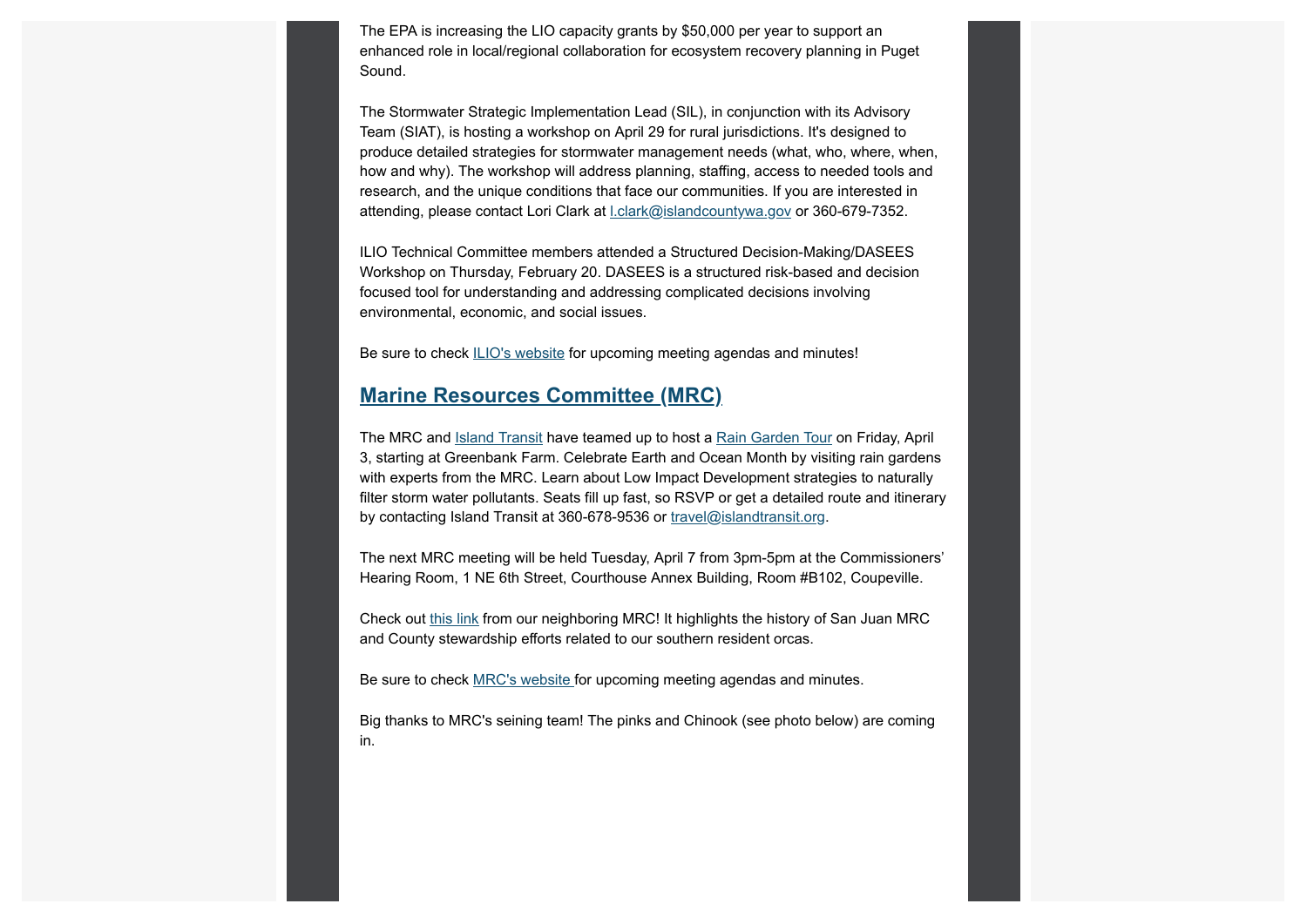

### **Salmon Recovery**

The Salmon Recovery Technical & Citizen Committee (SRTCC) is hosting a public meeting for 2020 Projects on Wednesday, March 18 from 12pm-3pm at Padilla Bay National Estuarine Research Reserve, 10441 Bayview Edison Rd, Mount Vernon.

Be sure to check out the Salmon Recovery website for upcoming meeting agendas and minutes!

# **Resources and Interesting Reads**

Abandoned and Derelict Vessel Blue-Ribbon Program Report: This report is a compilation of recommendations designed to help west coast states develop and implement comprehensive programs to address the growing threat of commercial and recreational ADVs.

Check out this tsunami wave simulation for Washington State from a hypothetical magnitude 9.0 earthquake scenario on the Cascadia subduction zone!

Washington state's Department of Ecology and Washington Sea Grant collaborated with partners to launch a new Coastal Hazards Resilience Network (CHRN) website. The portal provides a pathway to avoiding disasters by orienting users to coastal hazards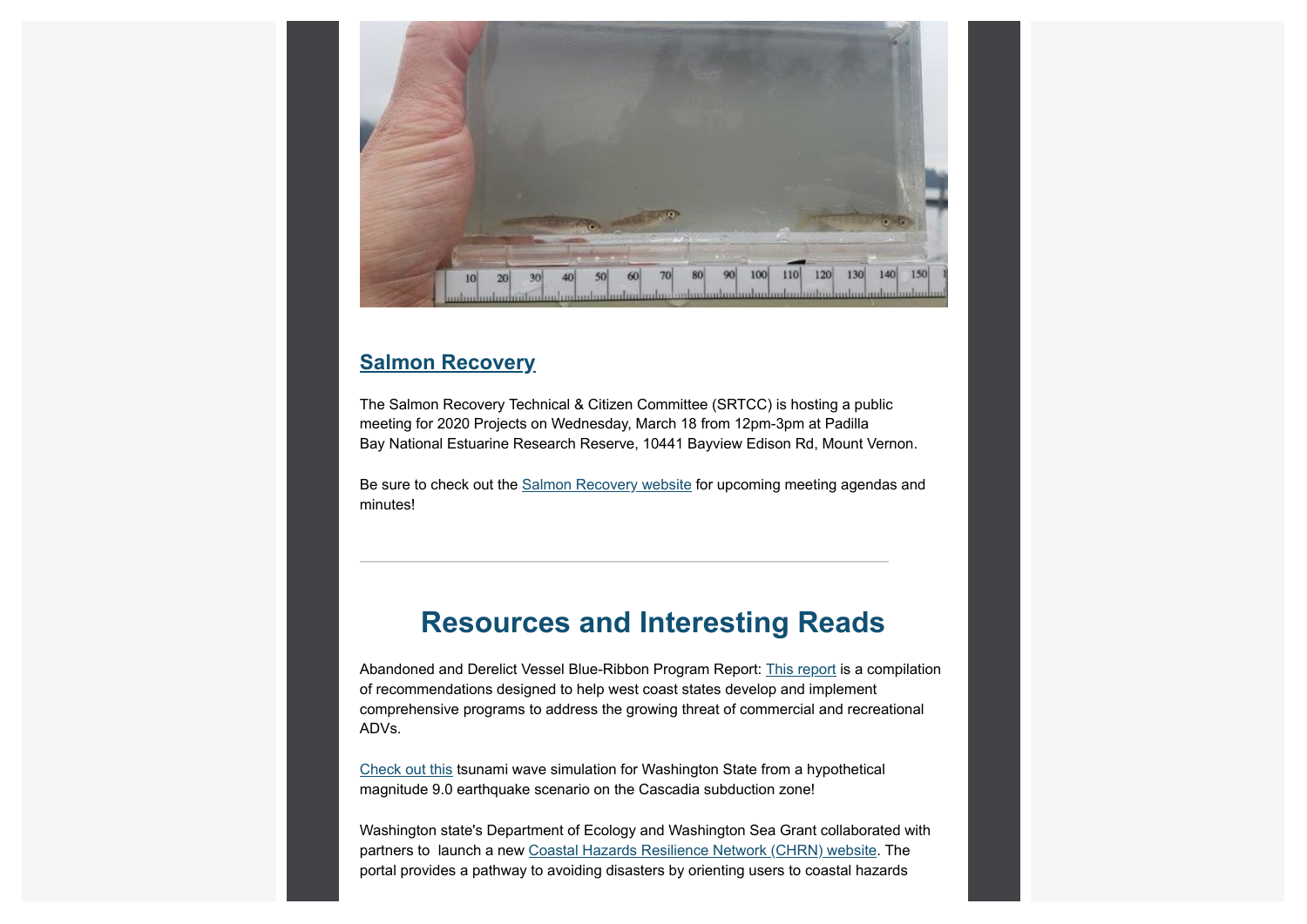science, providing examples of how communities across Washington are responding, and offering connections to important resources and people who can provide assistance.

Check out the documentary Lifeblood. It explores how four groups of people - anglers, indigenous tribes, farmers, and scientists - are moving beyond mistrust to find ways to come together for a better future in the Pacific Northwest.

The Stormwater Strategic Initiative has released the *Protect and Restore Stream Health* Stormwater Implementation Strategy for public comment. The objective of this strategy is to advance the Freshwater Quality Vital Sign by protecting streams that are in excellent condition and restoring steams in fair condition to good condition. Please click here for the public review draft and instructions for providing comments. Comments can be submitted until March 27.

## **Upcoming Events**

| Tuesday, March<br>10                 | The next ILIO Technical Committee meeting will be held from 1pm-3pm<br>at the Island County Law and Justice Building, 101 6th St NE, Room<br>131, Coupeville.                                                                                                                                                                                                                                                                                                                 |
|--------------------------------------|-------------------------------------------------------------------------------------------------------------------------------------------------------------------------------------------------------------------------------------------------------------------------------------------------------------------------------------------------------------------------------------------------------------------------------------------------------------------------------|
| Thursday, March<br>$12 \overline{ }$ | The Hatfield Marine Science Center in Newport, OR is hosting a<br>seminar: Reconnecting Estuarine Wetlands and Salmon Life Histories<br>with Dan Bottom, formally with NOAA Northwest Fisheries Science<br>Center. The live broadcast will be from 3:30pm-4:30pm.                                                                                                                                                                                                             |
| Wednesday,<br>March 18               | SRTCC is hosting a public meeting for 2020 Projects from 12pm-3pm<br>at Padilla Bay National Estuarine Research Reserve, 10441 Bayview<br>Edison Rd, Mount Vernon.                                                                                                                                                                                                                                                                                                            |
| Wednesday,<br>March 18               | The Planning Commission is holding a special session: there will be a<br>presentation by University of Washington graduate students on the sea<br>level rise guidance they have produced for Island County shoreline<br>residents as a component of the County's Shoreline Master Program<br>periodic review and update. It will take place at 3:30 in the<br>Commissioners' Hearing Room, 1 NE 6 <sup>th</sup> Street, Courthouse Annex<br>Building, Room B-102, Coupeville. |
| Monday, March<br>23                  | The 9th annual Puget Sound Ecosystem Monitoring Program's<br>(PSEMP) Marine Waters Workshop is from 8:30am-5:15pm at the                                                                                                                                                                                                                                                                                                                                                      |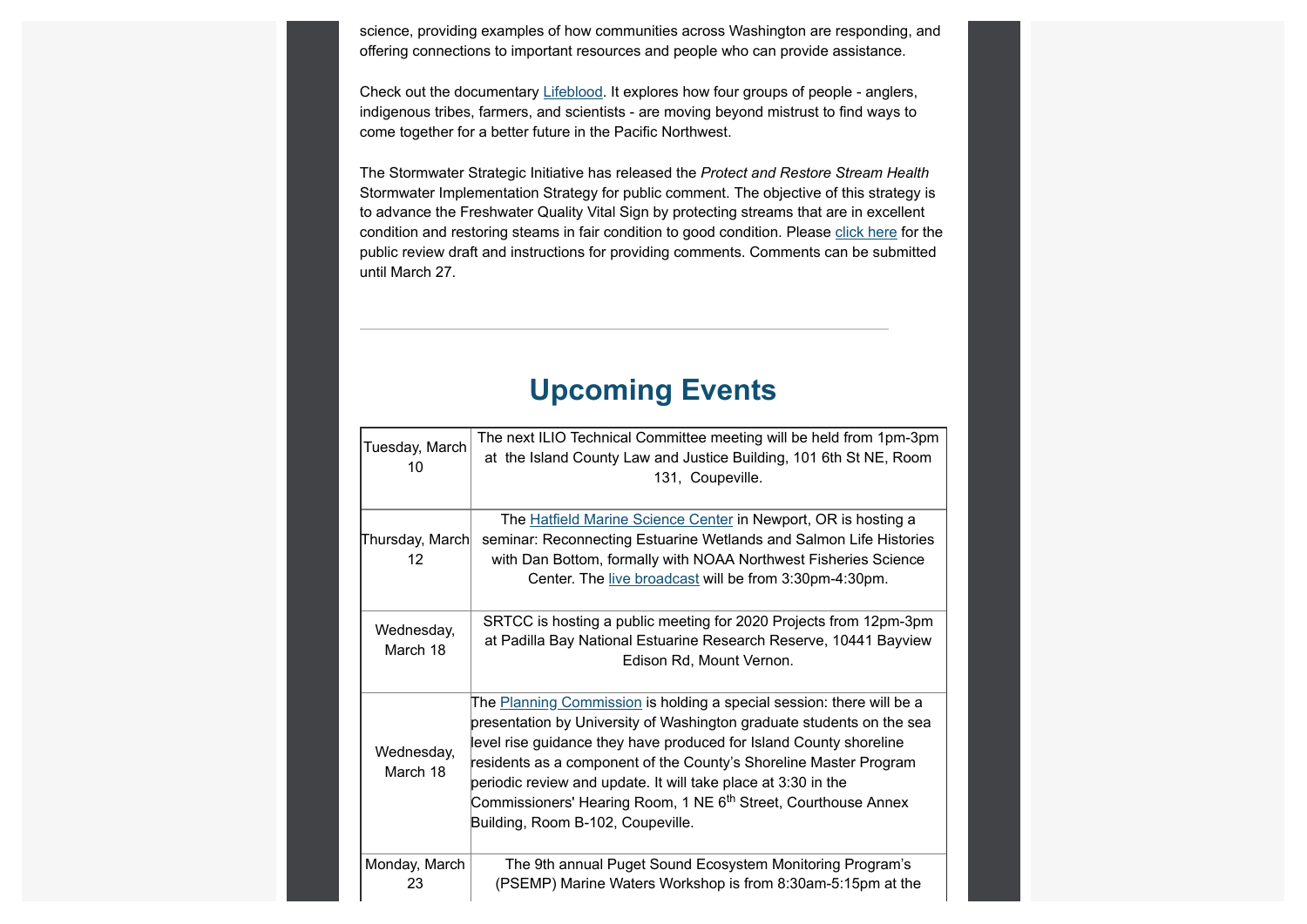|                                          | Mountaineers Seattle Program Center, 7700 Sand Point Way NE,<br>Seattle, WA 98115. Please RSVP by Friday, March 13th.                                                                                                                                                                                                                |
|------------------------------------------|--------------------------------------------------------------------------------------------------------------------------------------------------------------------------------------------------------------------------------------------------------------------------------------------------------------------------------------|
| Wednesday,<br>March 25                   | The Puget Sound Partnership staff will give a presentation on the<br>2019 State of the Sound report at the next ILIO Executive Committee<br>meeting on Wednesday, March 25 from 10am-11am in the<br>Commissioners' Hearing Room, 1 NE 6 <sup>th</sup> Street, Courthouse Annex<br>Building, Room B-102, Coupeville.                  |
| Wednesday,<br>March 25                   | Humpback Whales of the Salish Sea: Past, Present, and Future with<br>Erin Gless. Free event from 7pm-8:30pm at the Camano Public Library,<br>848 N Sunrise Blvd, Camano Island. Click the link to register.                                                                                                                          |
| Saturday, March<br>28                    | Wildlife Volunteer HAZWOPER Training: Free training from 8am-5pm<br>at Everett Community College, Jackson Conference Center, 2000<br>Tower Street, Everett. Registration Required.                                                                                                                                                   |
| Friday, April 3                          | Raingarden Tour with Island Transit: Free tour! RSVP or get a detailed<br>route and itinerary by calling 360-678-9536 or travel@islandtransit.org.                                                                                                                                                                                   |
| Tuesday, April 7                         | The next MRC meeting will be held from 3pm-5pm at the<br>Commissioners' Hearing Room, 1 NE 6th Street, Courthouse Annex<br>Building, Room #B102, Coupeville.                                                                                                                                                                         |
| Tuesday &<br>Wednesday,<br>April 28 & 29 | Puget Sound Day on the Hill - Travel to Washington, D.C! Those who<br>attend will meet with key decision makers to let them know the benefits a<br>healthy Puget Sound brings to the entire nation, as well as to our region.<br>Last year's efforts resulted in an increase in funding for regional recovery<br>efforts.            |
| Wednesday,<br>April 29                   | Call for LIO representatives, members, and collaborators to attend<br>a workshop about small jurisdiction stormwater needs hosted by<br>Stormwater Strategic Implementation Lead and its Advisory Committee,<br>SIAT. The workshop will be at Edmond Center for the Arts, 410 4th Ave<br>N, Edmonds. Contact Lori Clark for details. |
| Wednesday,<br>April 29                   | From Island to Tidal Marsh: The Leque Island Estuary Restoration<br>Project with Loren Brokaw of WDFW. It begins at 7 pm at Camano<br>Center, 606 Arrowhead Rd, Camano Island.                                                                                                                                                       |
| Saturday, May<br>16                      | Stormwater Run-off: 5k and one mile fun run for kids under 10 on May<br>16 in Coupeville. More details to come!                                                                                                                                                                                                                      |